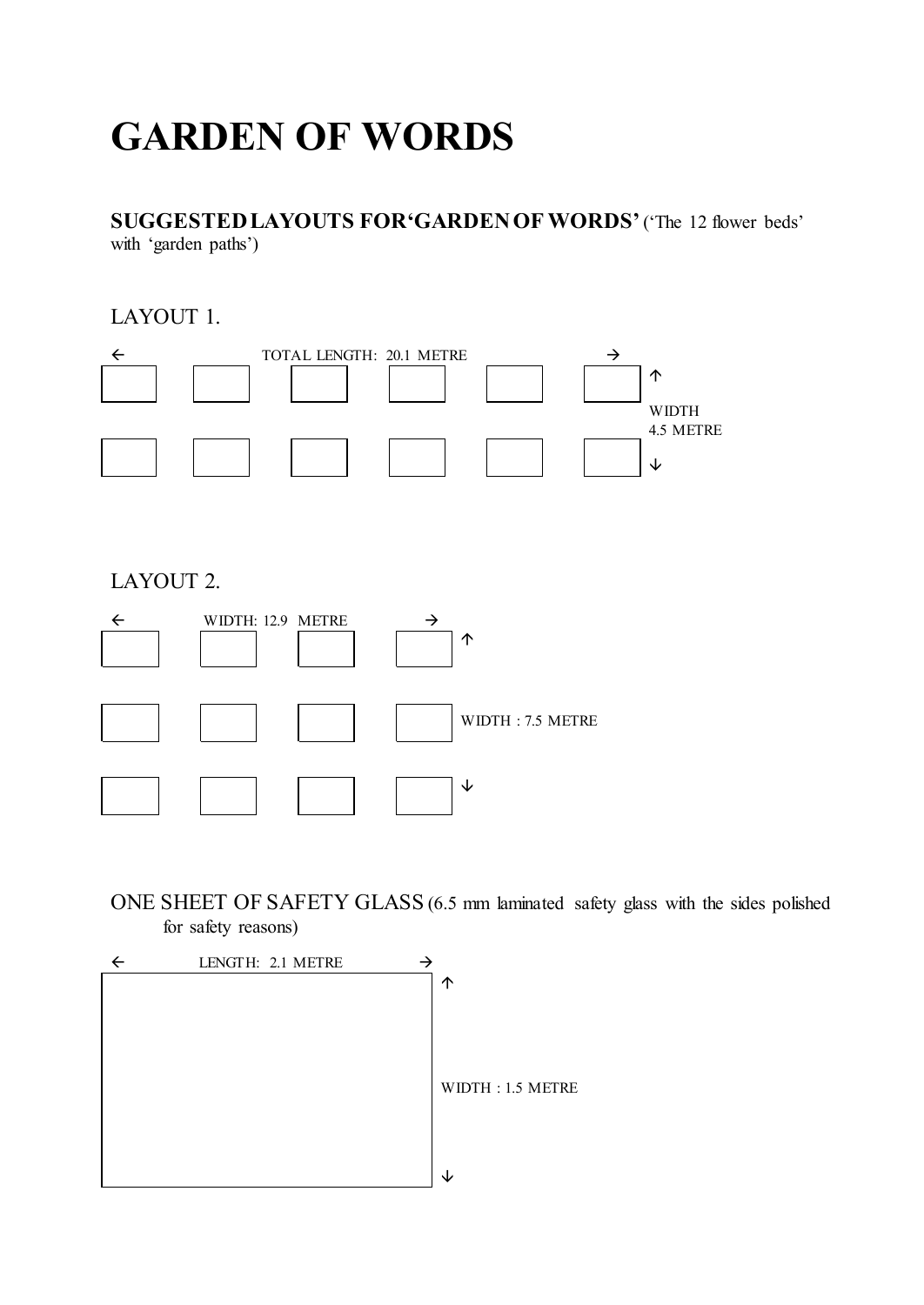#### **LABELS**

Number of labels prepared: ±3800. Only 3600 labels are actually needed to be laid out under the glass. The spare labels are there to replace damaged ones.

Medium: Black ink printed on white paper glued down on wooden blocks Actual size: 107mm (length) X 41mm (width) X 18mm (thickness)

## **Abrus precatorius ssp africanus Fabacae/Papilionoideae**

Lucky Bean Creeper Widespread, S Africa; Namibia; Swaziland; Botswana

#### LAYOUT OF ONE 'FLOWER BED' (With 300 labels under glass)

| 22             | <b>PP</b>      | [?][?]         | $\overline{?}$ | $\overline{?}$ | 22             | $\overline{?}$ | 22        | 22             | 22         | [?][?]         | 22        | [?][?]         | <b>PP</b> | 丽              |
|----------------|----------------|----------------|----------------|----------------|----------------|----------------|-----------|----------------|------------|----------------|-----------|----------------|-----------|----------------|
| 22             | <u> PP</u>     | 刚?             | <b>PP</b>      | 丽              | [?][?]         | 00             | <b>PR</b> | $\overline{?}$ | <u>PP</u>  | <u>pp</u>      | <u>pp</u> | <b>PR</b>      | <u>PP</u> | <u>pp</u>      |
| 00             | 00             | 00             | 22             | 22             | 00             | 00             | 22        | $\boxed{?}$    | 00         | 22             | 22        | 22             | 00        | 22             |
| 00             | [?][?]         | 刚?             | <u> PP</u>     | <b>PP</b>      |                | <b>PP</b>      | <b>PP</b> | $\overline{?}$ | <u> PP</u> | <u>PP</u>      | 00        | $\overline{?}$ | <u>PP</u> | 00             |
| 00             | <b>PR</b>      | <u>PP</u>      | 00             | <u>pp</u>      | 00             | 22             | [?][?]    | 22             | 00         | [?][?]         | ??        | [?][?]         | 22        | 22             |
| 22             | [?][?]         | <b>PP</b>      | 22             | 刚?             | 00             | 22             | 00        | [?][?]         | 20         | 20             | <u>PP</u> | 00             | 00        | 00             |
| 00             | 回?             | 00             | 团团             | <b>PR</b>      | 22             | 00             | 00        | <b>PR</b>      | 00         | 22             | [?][?]    | 13             | 22        | 22             |
| $\overline{2}$ | <u> PP</u>     | 13             | $\overline{?}$ | 22             | 00             | $\overline{2}$ | 00        | 22             | 22         | 22             | 00        | <u> PP</u>     | <u>PP</u> | 22             |
| 22             | [?][?]         | 丽              | 00             | 00             | 00             | 00             | 00        | 00             | 00         | 22             | 00        | 22             | 22        | 22             |
| 22             | 00             | 22             | 22             | $\overline{?}$ | 22             | 22             | [?][?]    | 22             | 22         | 22             | 22        | 20             | 00        | 00             |
| 22             | 22             | 刚?             | 00             | 丽              | 20             | <u> PP</u>     | 00        | 22             | 00         | <u>pp</u>      | <u>pp</u> | 00             | <u>PP</u> | 00             |
| 22             | 22             | $\overline{?}$ | 22             | 22             | 22             | 22             | 22        | $\boxed{?}$    | 22         | 22             | 22        | 22             | 22        | 22             |
| 22             | $\mathbb{R}$   | 刚?             | $\mathbb{R}$   | 00             | 00             | 00             | 00        | 20             | 00         | 刚?             | 00        | 00             | 00        | 00             |
| 00             | 00             | 00             | 00             | 00             | 00             | 00             | 22        | 22             | 00         | 00             | 22        | 00             | 00        | 00             |
| 22             | $\overline{?}$ | $\overline{?}$ | 22             | 刚?             | <u> PP</u>     | <b>PP</b>      | <b>PP</b> | 刚?             | 00         | 刚?             | <u>PP</u> |                | <b>PP</b> | 00             |
| $\overline{?}$ | 回?             | 丽              | 团团             | <u>PP</u>      | $\overline{?}$ | 刚              | <u>pp</u> | 22             | <u>PP</u>  | [?][?]         | 13        | 13             | ??        | $\overline{?}$ |
| 22             | 22             | 22             | $\overline{2}$ | 00             | 00             | 22             | 22        | 22             | 22         | 22             | 00        | <u> PP</u>     | 22        | 22             |
| 22             |                | $\mathbb{R}$   | 00             | 团团             | 00             | 00             | 00        | 00             | 00         | $\mathbb{R}$   | 00        | 22             | 22        | 22             |
| 22             | $\overline{?}$ | $\overline{?}$ | 22             | $\overline{?}$ | <b>PP</b>      | [?][?]         | 13        | [?][?]         | [?][?]     | $\overline{?}$ | <b>PP</b> | <u> PP</u>     | 刚?        | 00             |
| 00             | $\overline{?}$ | 刚?             | <u>PP</u>      | 刚?             | <u> PP</u>     | 刚?             | 回?        | 回?             | 回?         | <u>PP</u>      | <u>pp</u> | $\overline{?}$ | 回?        | 22             |
|                |                |                |                |                |                |                |           |                |            |                |           |                |           |                |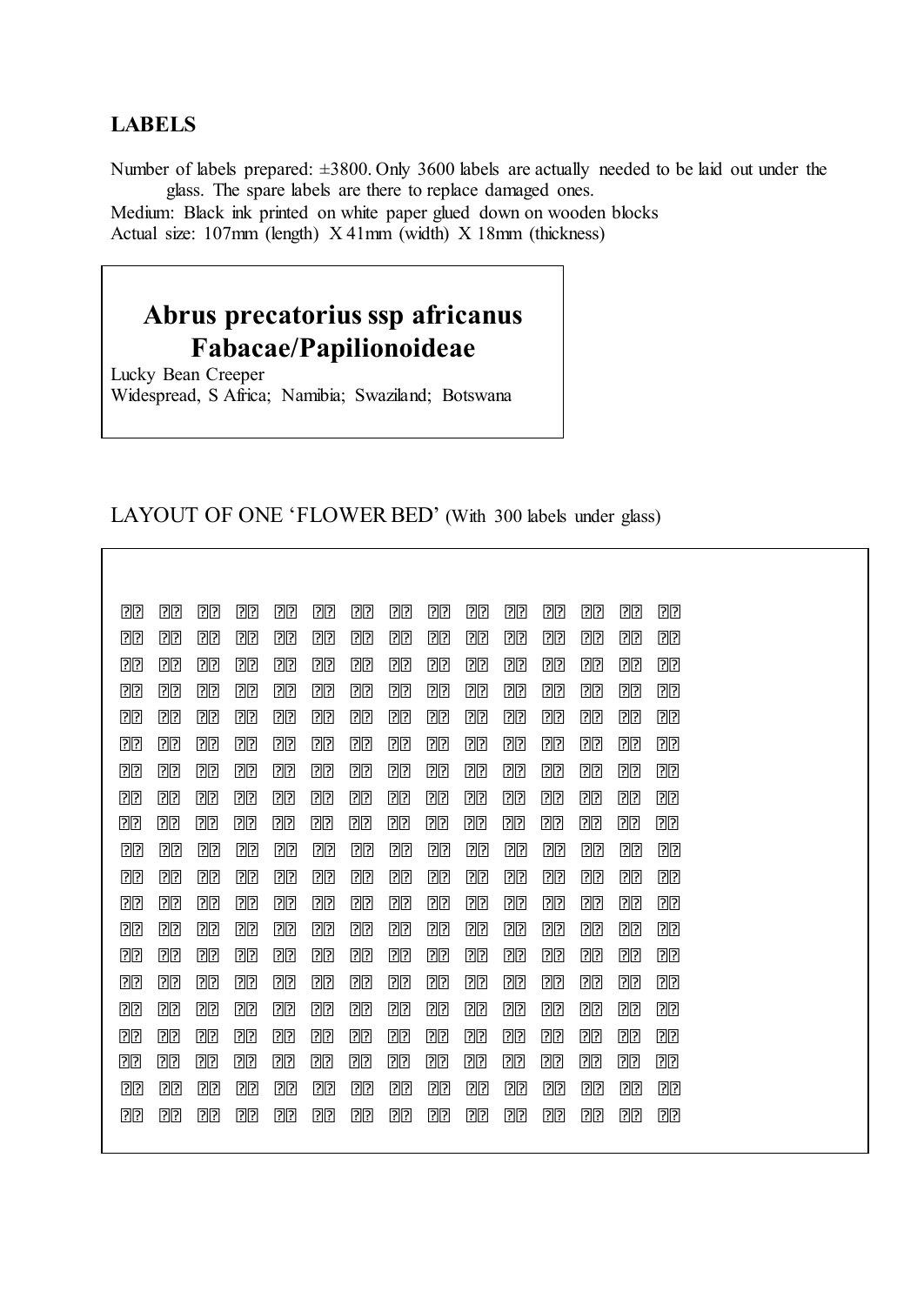#### **THE TWELVE TRAYS**

There are twelve trays and each tray is designed to contain 360 labels. Total number of labels in all 12 trays: 4,320. One tray is empty to serve as a spare in case one of the others get damaged.

Size of each tray: 1060mm X 810mm X 50mm (height)

The trays are used in three ways:

- 1. To make transportation and storage of the work easy.
- 2. To be exhibited, with the labels packaged inside, in a single stacked column. This will happen when the the work is not properly installed. *GARDEN OF WORDS* is so massive that most galleries and collections cannot show it with all the labels fully laid out on the floor. At such times, the column of trays is a conceptual reminder of its own content  $-$  it is like a closed book on a shelf.
- 3. To be shown empty, stacked in a column, with the work finally installed and laid out in front of it. The column of trays are placed at the head of the work, in the centre, like a platform before an 'audience' – a reminder that the work is still in progress, that the plant names are still being collected and 'sewn'.

|                                                                                                                      | the contract of the contract of the contract of the contract of the contract of the contract of the contract of |
|----------------------------------------------------------------------------------------------------------------------|-----------------------------------------------------------------------------------------------------------------|
|                                                                                                                      |                                                                                                                 |
|                                                                                                                      |                                                                                                                 |
|                                                                                                                      |                                                                                                                 |
| $\overline{\phantom{a}}$                                                                                             |                                                                                                                 |
|                                                                                                                      |                                                                                                                 |
|                                                                                                                      |                                                                                                                 |
|                                                                                                                      |                                                                                                                 |
|                                                                                                                      |                                                                                                                 |
|                                                                                                                      |                                                                                                                 |
|                                                                                                                      |                                                                                                                 |
|                                                                                                                      |                                                                                                                 |
|                                                                                                                      |                                                                                                                 |
|                                                                                                                      |                                                                                                                 |
|                                                                                                                      |                                                                                                                 |
| <u> Elizabeth Communication (Communication Communication Communication Communication Communication Communication</u> | $\overline{\phantom{a}}$                                                                                        |

TRAYS STACKED IN A COLUMN (Wooden spacers are put in-between to create an architectural effect)

#### **CLIPBOARDS**

The clipboards hold the documentation compiled at all the various locations. There are 36 clipboards and these are shown to the side of the installation on the wall. The clipboards emphasize that the work is still in progress.

Size of each clipboard: 240mm (width) X 327mm (length) The clip at the top protrudes by 35mm